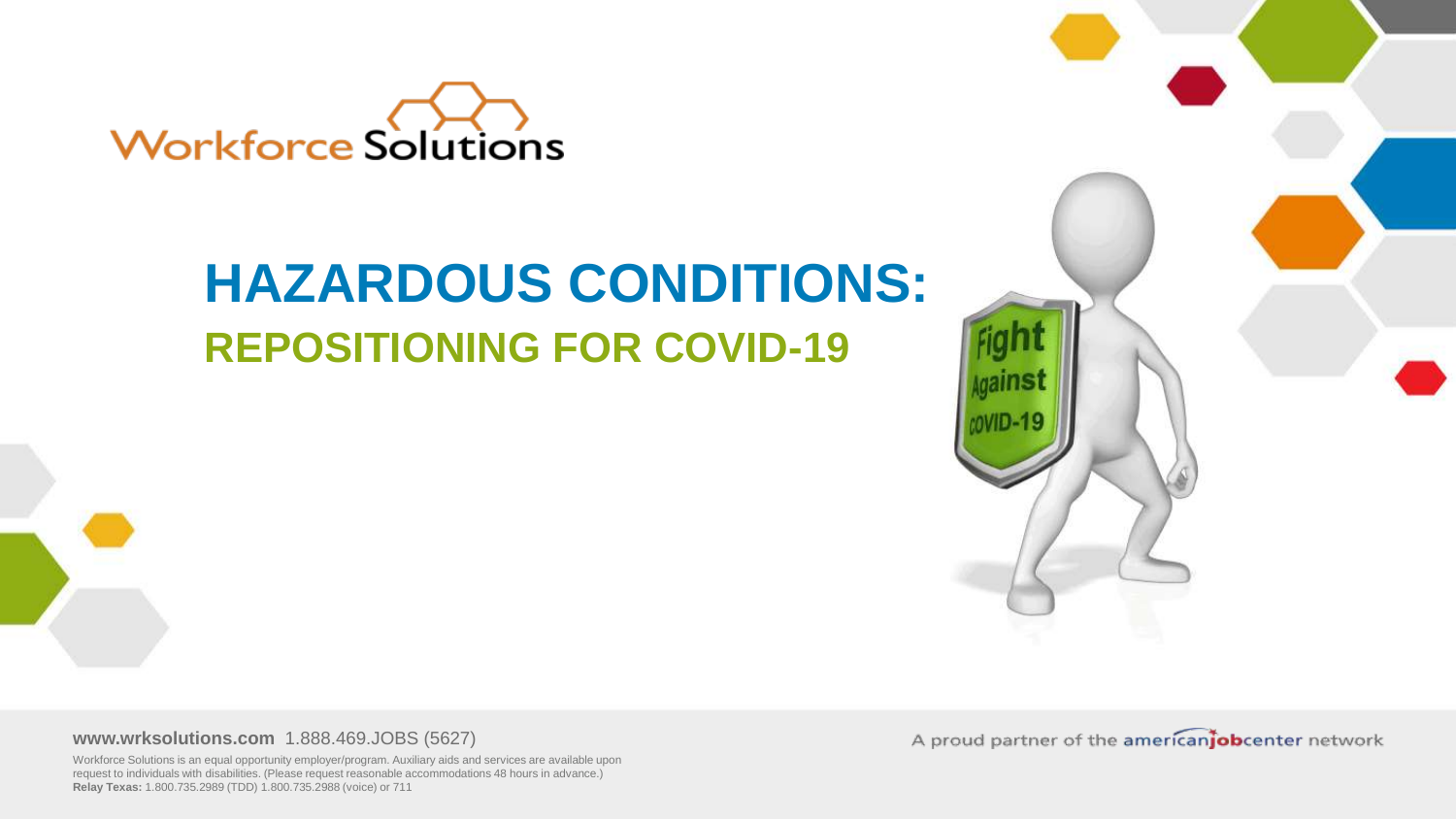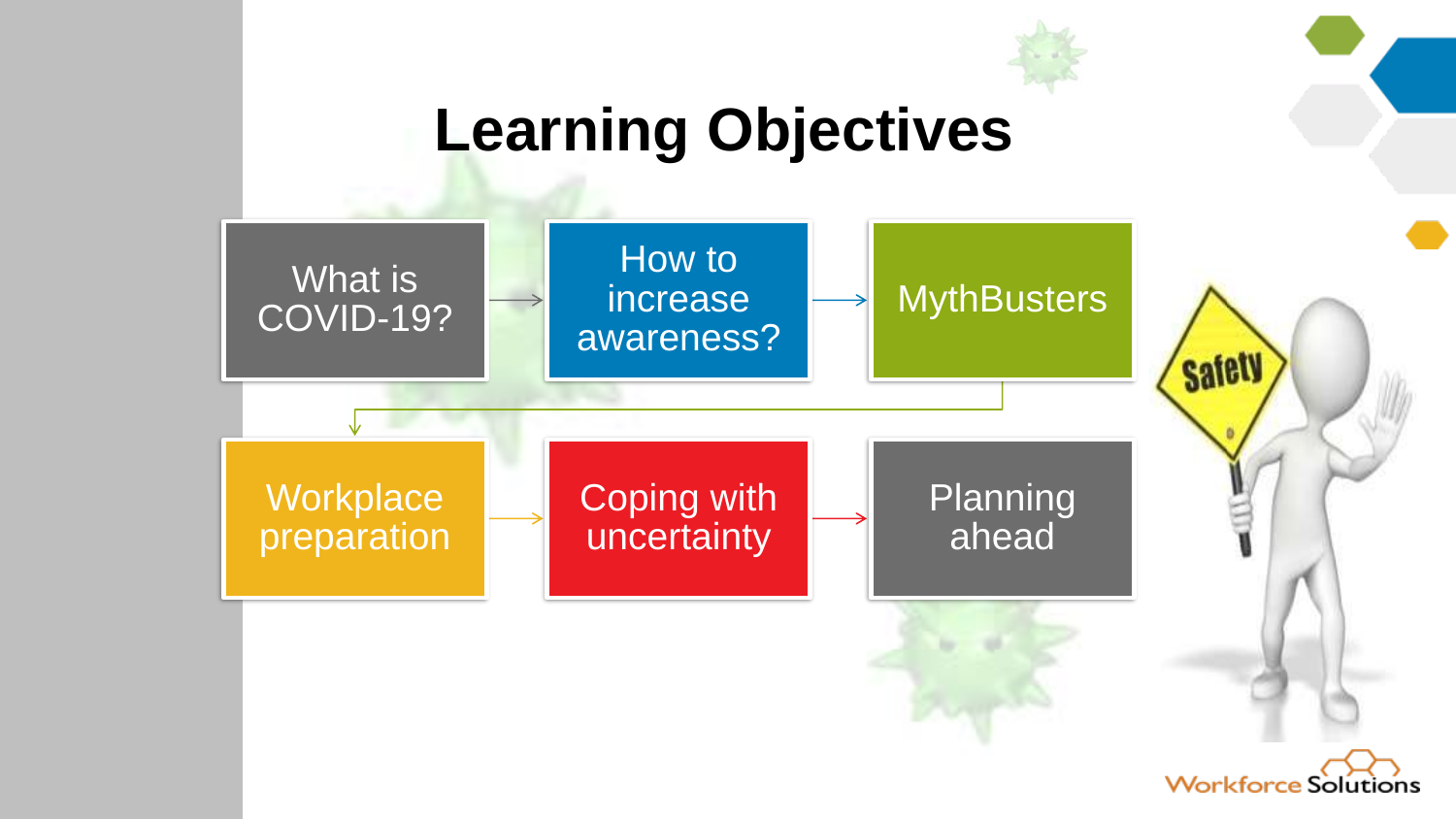### **What is COVID-19?**

Coronavirus disease 2019 (COVID-19) is a respiratory illness that can spread from person to person. The virus that causes COVID-19 is a novel coronavirus was first identified during an investigation into an outbreak in Wuhan, China.

1<sup>St</sup> case reported in Wuhan in December of 2019. Early cases believed to be linked to live animal market.

1<sup>St</sup> case reported in the U.S. in Snohomish County, WA on Jan. 20, 2020 and declared international health concern on Jan. 30<sup>th</sup>.



Comes from a family of coronaviruses (SARS) (MERS). Gets its name from distinctive protruding spikes.



Though it has flu like symptoms, it's not the flu. The only way to actually know if you are infected is by diagnostic testing.

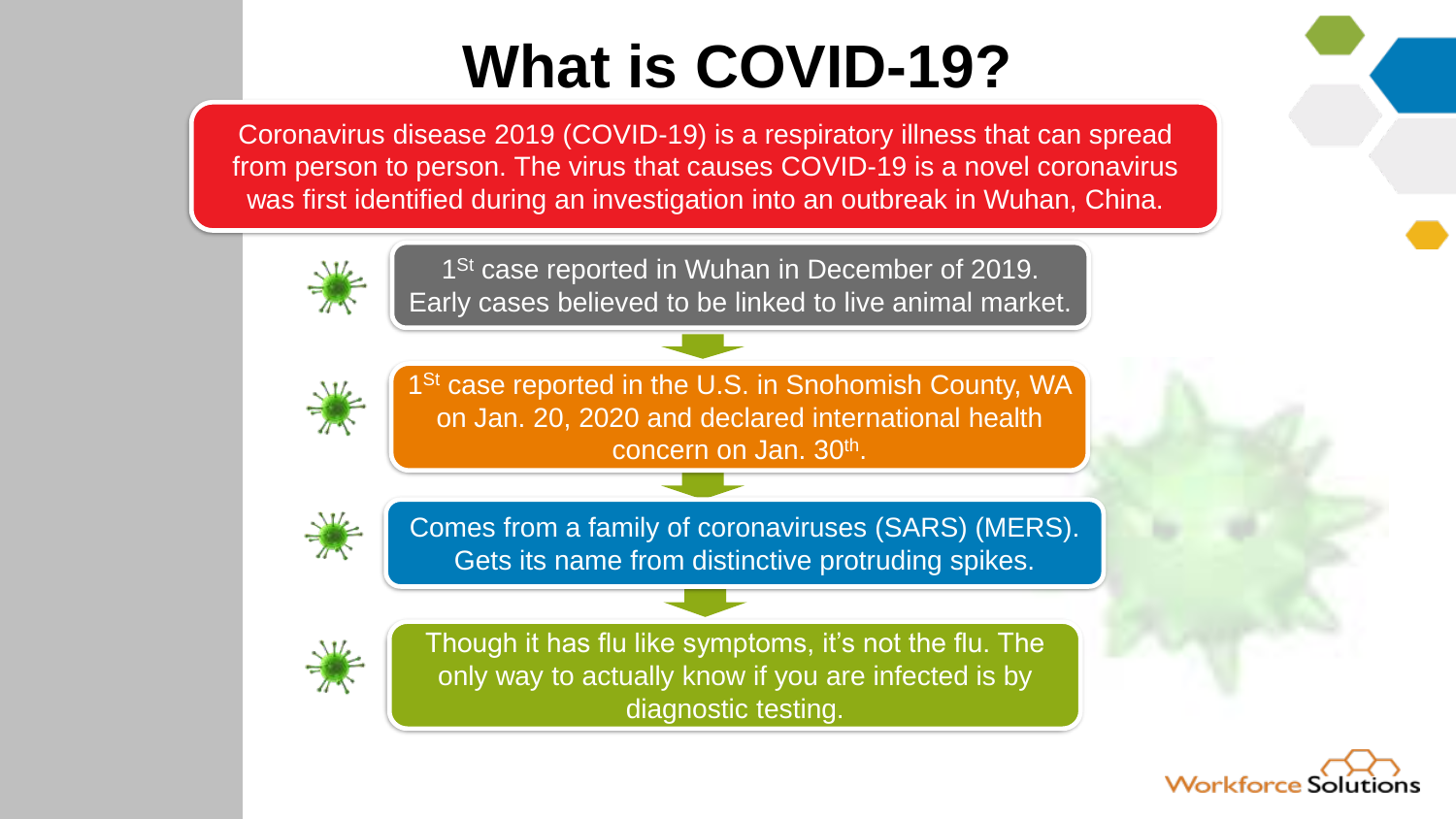## **Increase Your Awareness**



#### How does it spread?

The virus that causes COVID-19 probably emerged from an animal source, but is now spreading from person to person. The virus is thought to spread mainly between people who are in close contact with one another (within about 6 feet) through respiratory droplets produced when an infected person coughs or sneezes. It also may be possible that a person can get COVID-19 by touching a surface or object that has the virus on it and then touching their own mouth, nose, or possibly their eyes.



What are some preventative methods?

- Avoid close contact with people who are sick and stay home if you are.
- Avoid touching your eyes, nose, and mouth with unwashed hands.
- Wash your hands often with soap and water for at least 20 seconds.
- Use an alcohol-based hand sanitizer that contains at least 60% alcohol if soap and water are not available.
- Clean and disinfect surfaces frequently touched by people.

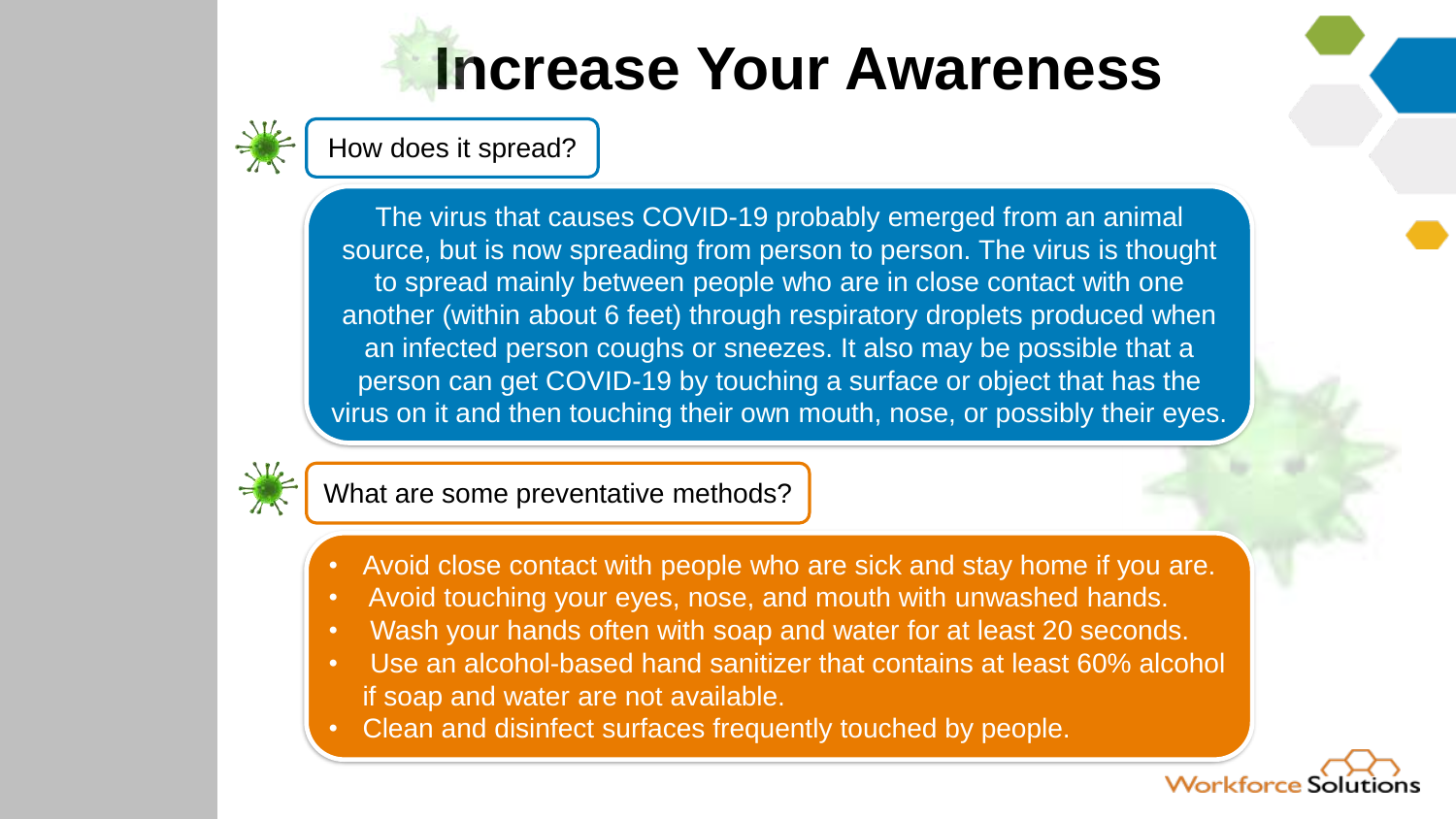

#### How to remain informed?

Employers are working diligently to provide a healthy work environment for staff. Executive management teams are taking the necessary precautions and preventative measures provided by federal health organizations. As policies are implemented to protect us, we must ensure we are adhering to such modifications.



Use a filter for obtaining information

Everyone isn't a pandemic guru or scientist. Make informative decisions on where you internalize your information. We have to be proactive in the filtering/validity of our information. Distorted or non-credible sources can cause unwarranted panic and safety hazards.

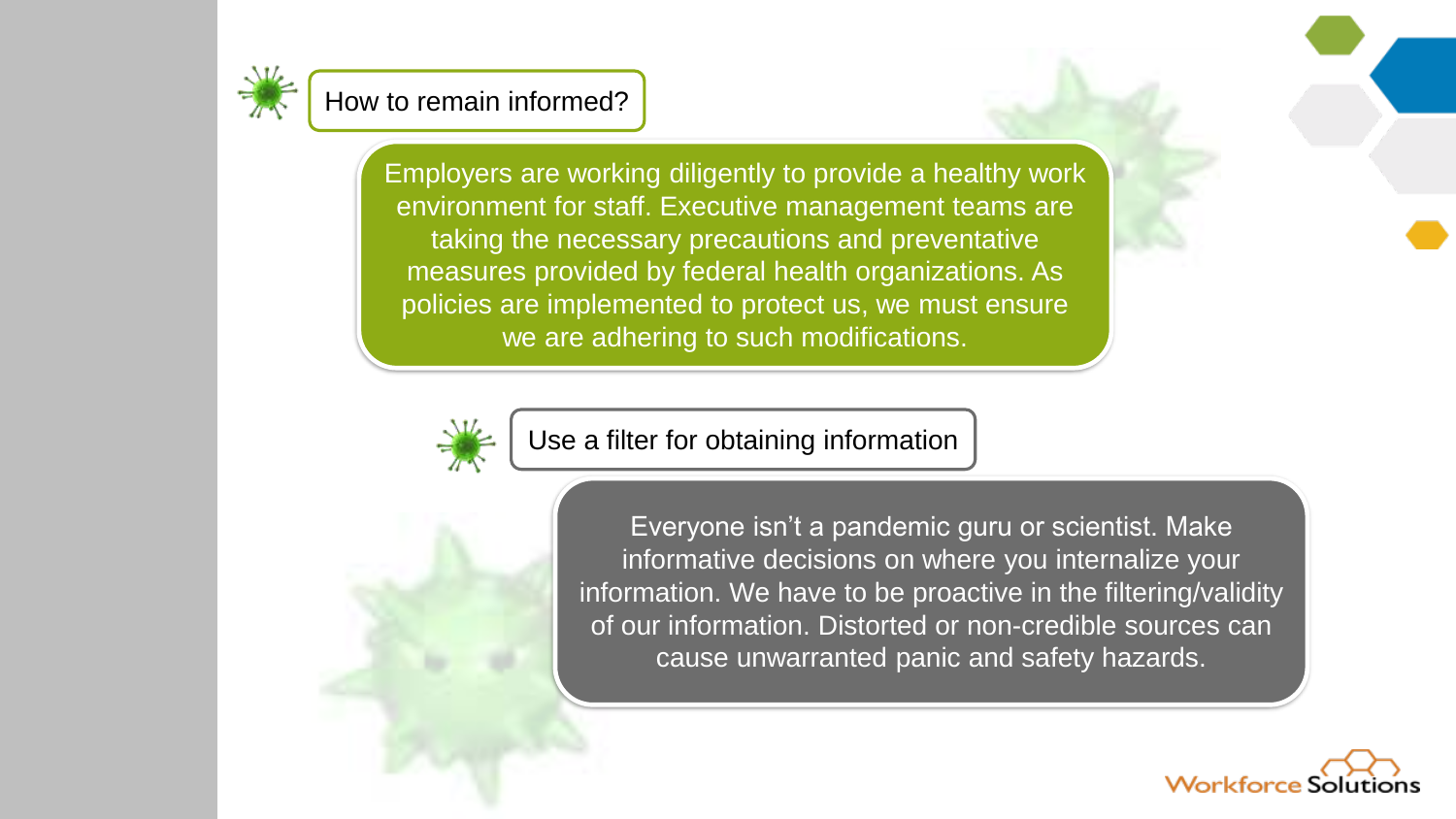## **Credible Sources**



Center for Disease Control (CDC)









U.S. Department of Health and Human Services (HHS)

United States Department of Labor (DoL)

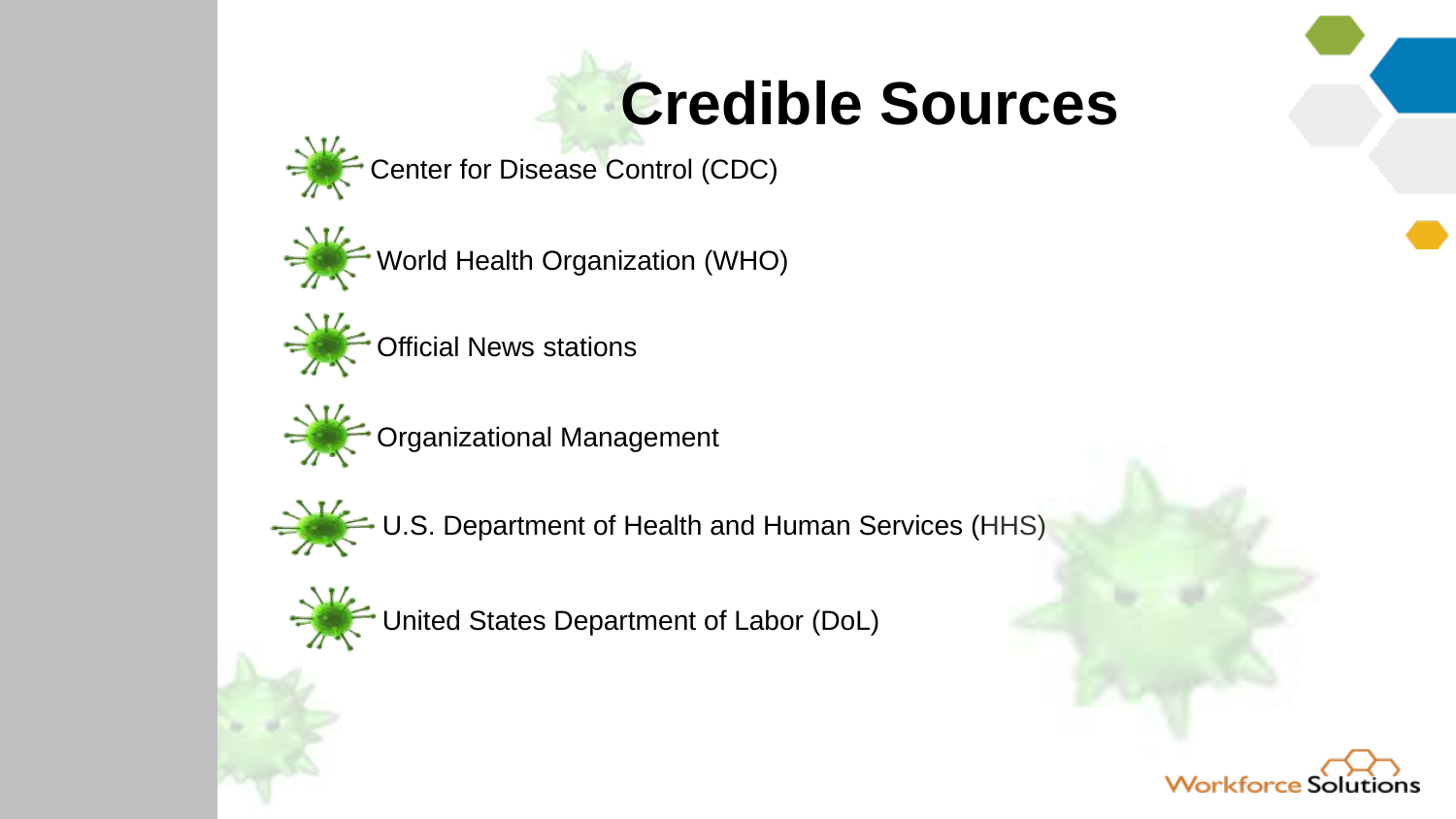

Run away from mosquitos because they give you coronavirus.

Vaccines against pneumonia protect against the COVId-19. COVId-19 only affects older people and those with preexisting conditions.

The virus cannot be transmitted through mosquito bites. It's primarily transmitted though droplets generated when an infected person sneezes or coughs.

No. Vaccines against pneumonia, such as pneumococcal vaccine and Haemophilus influenza type B (Hib) vaccine, do not provide protection against the new coronavirus.

No. This was myth in the early stages of the virus becoming public. Those with certain specific preexistingconditions

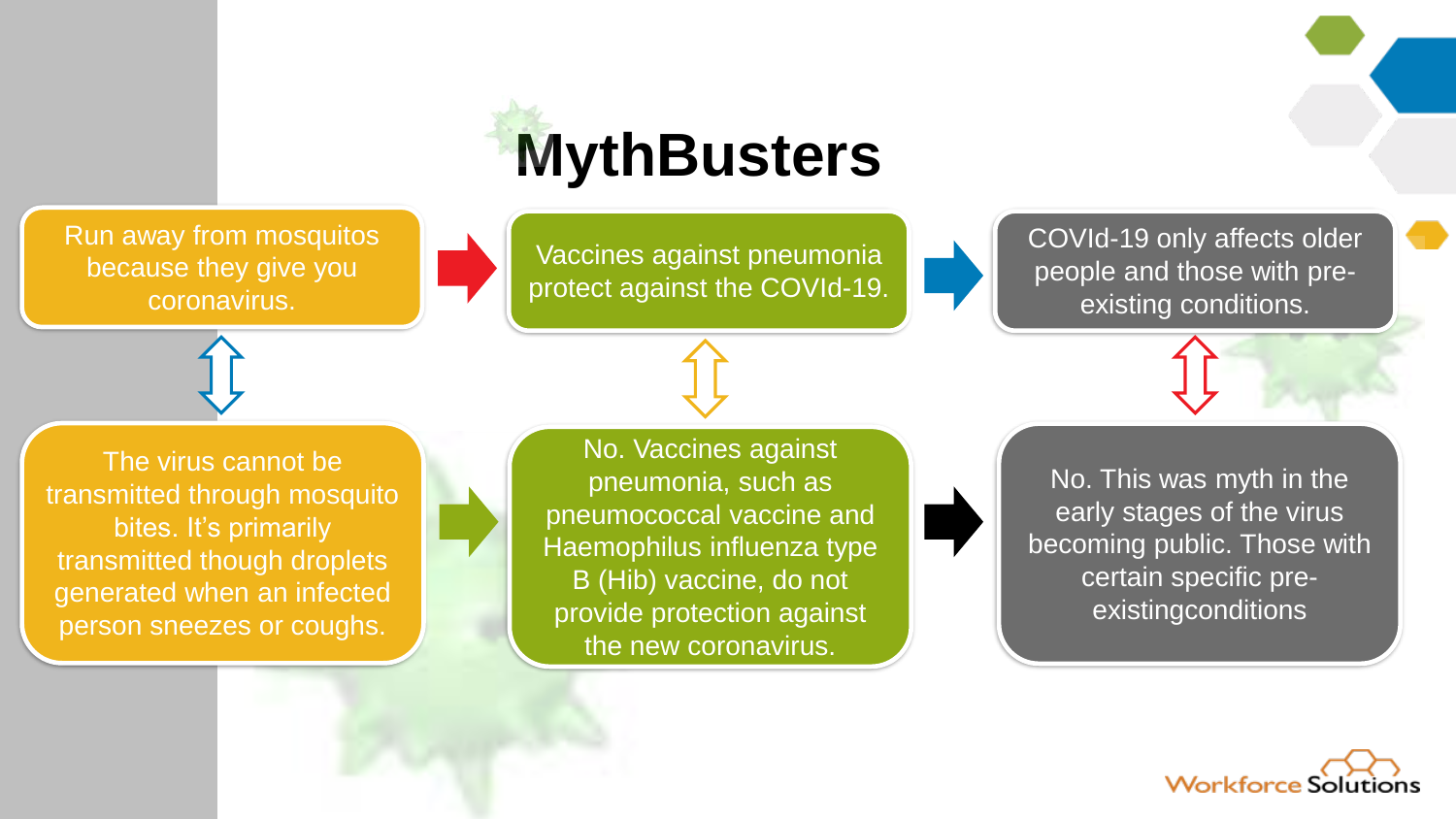# **MythBusters**

Antibiotics are an effective way to prevent and/or treat COVID-19.

I should drink Miller Light instead to prevent COVID-19. COVID-19 will go away do to climate change and warmer temperatures.

Antibiotics do not work against viruses, only bacteria. COVID-19 is a virus and, therefore, antibiotics should not be used as a means of prevention or treatment.

COVID-19 has nothing to do with the beverage "Corona". Choices to consume specific beverages is up to the individual and totally independent of the "Corona" brand.

There is no supporting evidence that the virus will go away with temperature. The virus has not been existence long enough. It's imperative that we remain diligent and follow medical expert recommendations .

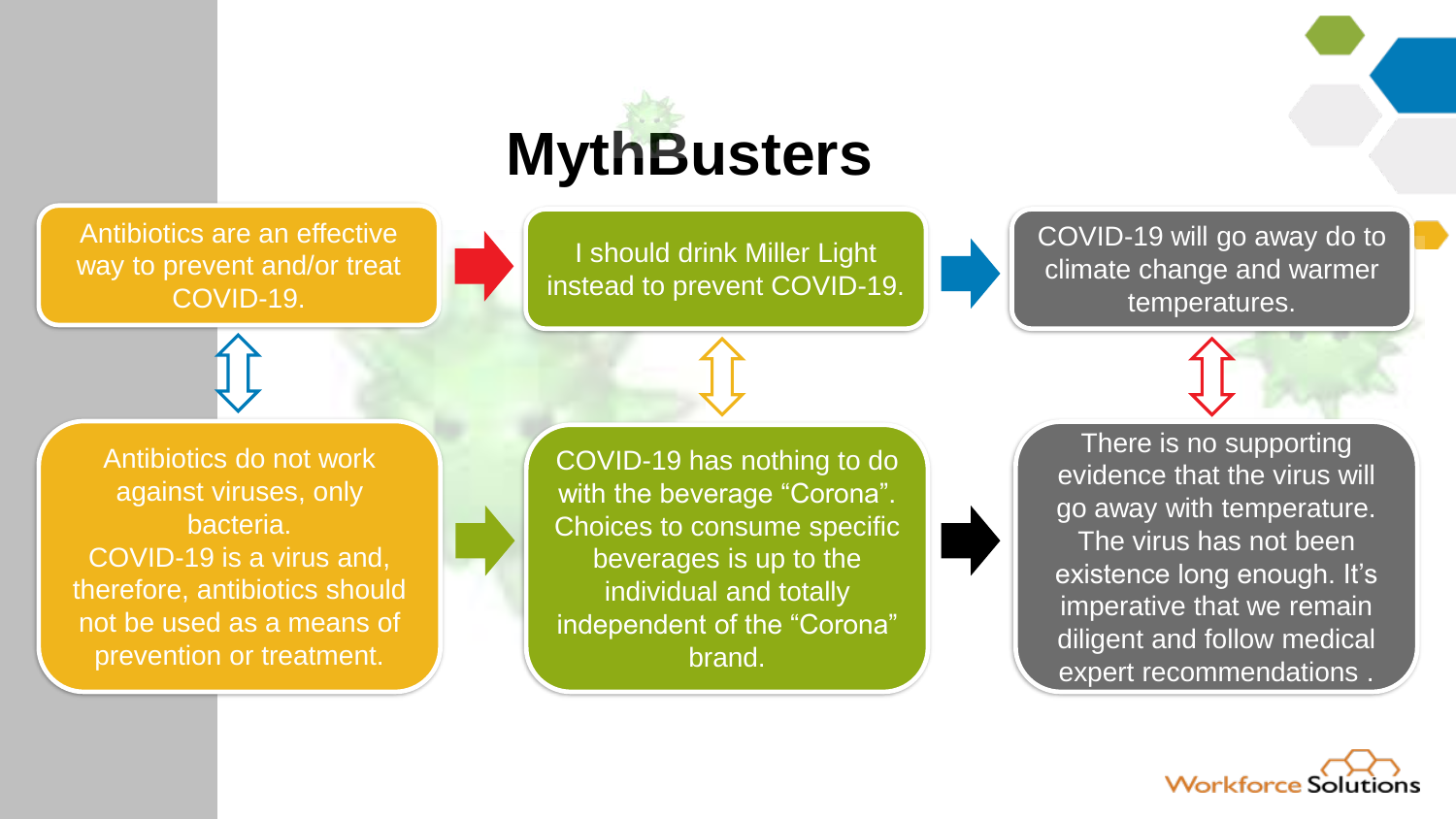### **Workplace Effects**

Unlike natural disasters or terrorist events, pandemics will be widespread, affecting multiple areas, and possibly other countries at the same time. A pandemic can also be an extended for undetermined lengths of time. Your workplace will likely experience:



**Absenteeism** - A pandemic could affect as many as 40 percent of the workforce during periods of peak influenza illness. Employees could be absent because they are sick, must care for sick family members or for children if schools or day care centers are closed.



**Change in patterns of commerce** - Consumer demands for items related to infection control is likely to increase dramatically, while consumer interest in other goods may decline. They may also change the ways in which they shop as a result. Many will try to shop at off-peak hours, patronize in home delivery services, and/or drive-through service to reduce person-to-person contact.



**Interrupted supply/delivery** - Shipments of items from those geographic areas severely affected by the pandemic may be delayed or cancelled.

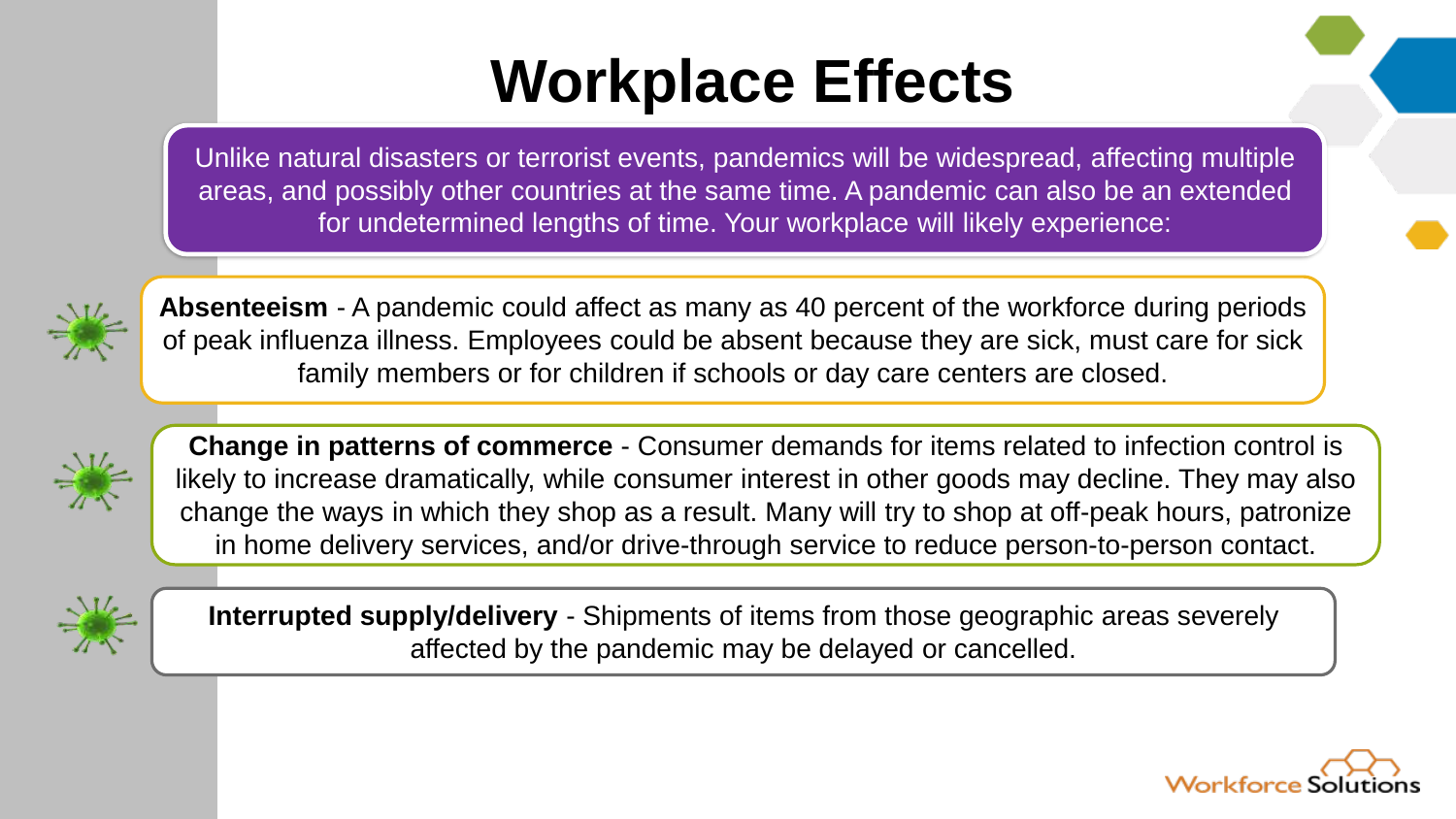## **Strategic Organizational Planning**



Be aware of and review federal, state and local health department pandemic relief plans. Incorporate appropriate actions from these plans into workplace disaster plans.



Organize and identify a central team of people or focal point to serve as a communication source so that your employees and customers can have accurate information during the crisis.



Develop a sick leave policy that does not penalize sick employees, thereby encouraging employees who have influenza-related symptoms (fever, headache, cough, muscle aches) to stay home so that they do not infect other employees.



Identify business-essential positions and people required to sustain business-necessary functions and operations. Prepare to cross-train or develop ways to function in the absence of these positions.



Plan for downsizing services but also anticipate any scenario which may require a surge in your services.

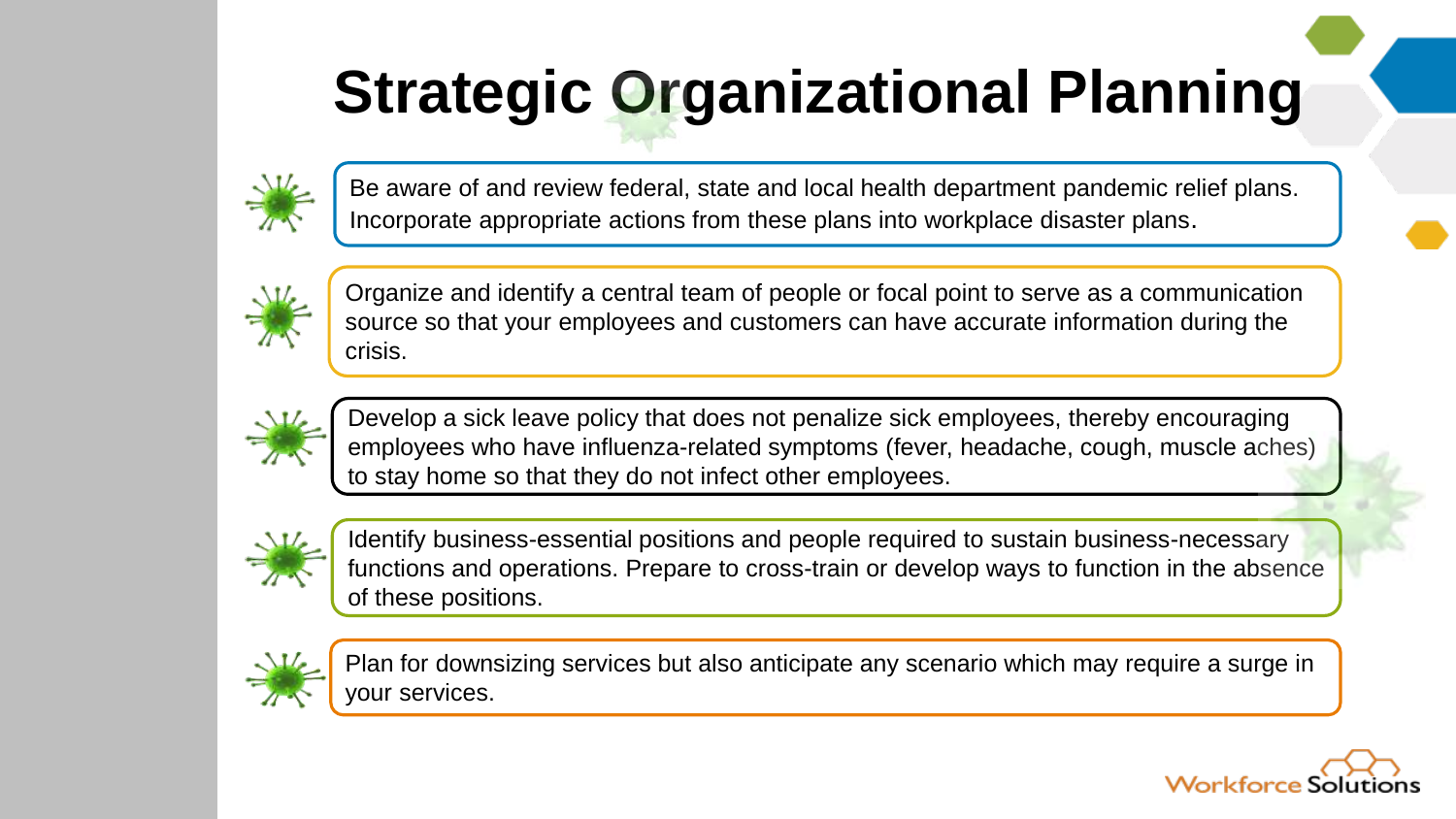### **Workplace Etiquette and Preparation**



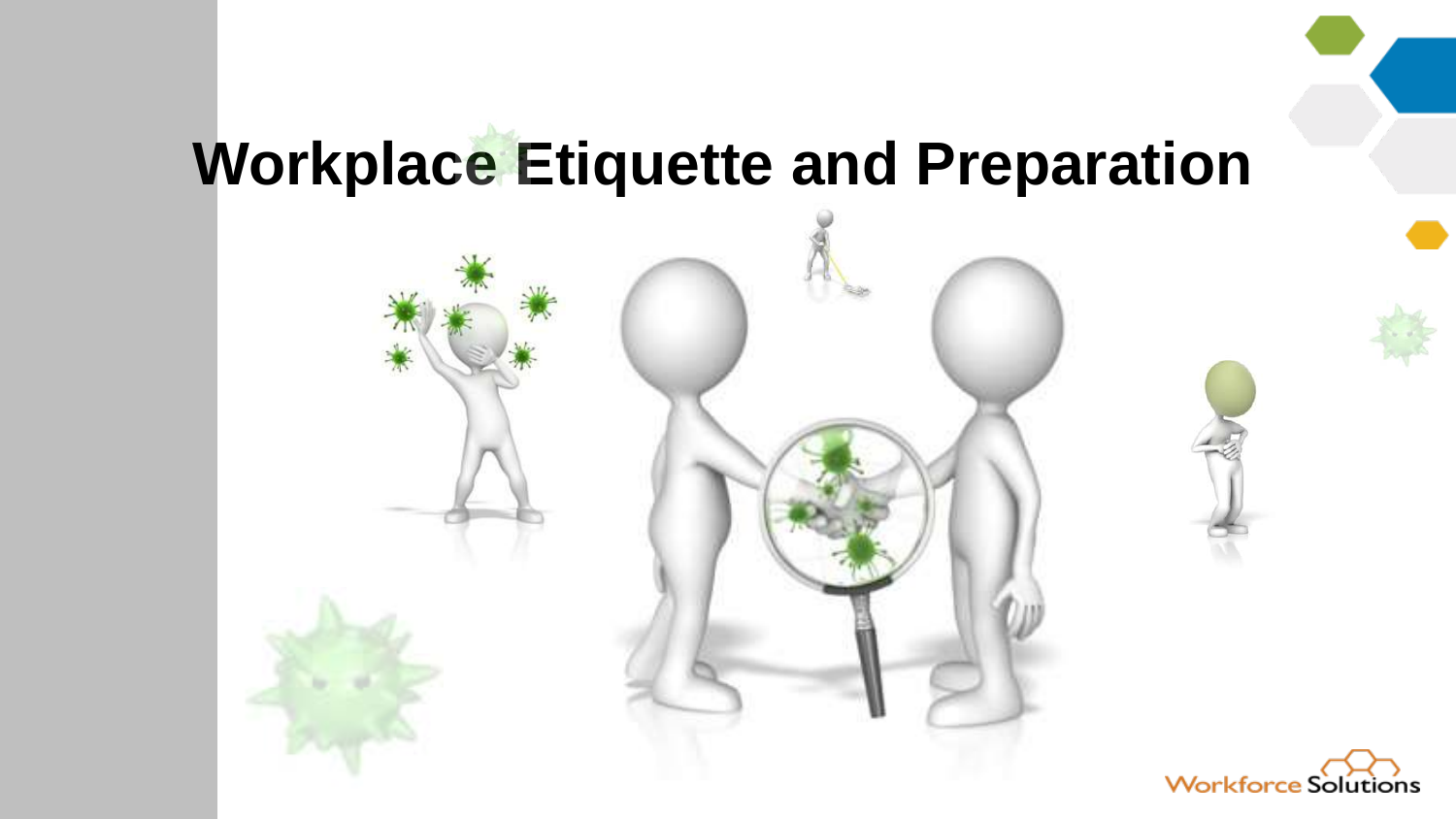#### **Preparation**

In the event of a pandemic, employers will play a key role in protecting employees' health and safety as well as in limiting the impact on the economy and society. Employers will likely experience employee absences, changes in patterns of commerce and interrupted supply and delivery schedules. Proper planning will allow employers in the public and private sectors to better protect their employees and lessen the impact of a pandemic on society and the economy.



How do we prepare?



How to effectively communicate without invoking panic?



What are some measures to decrease risk?



What changes should be expected?

How do we measure/gauge employee at risk levels?



How to ensure not to discriminate or stereotype?

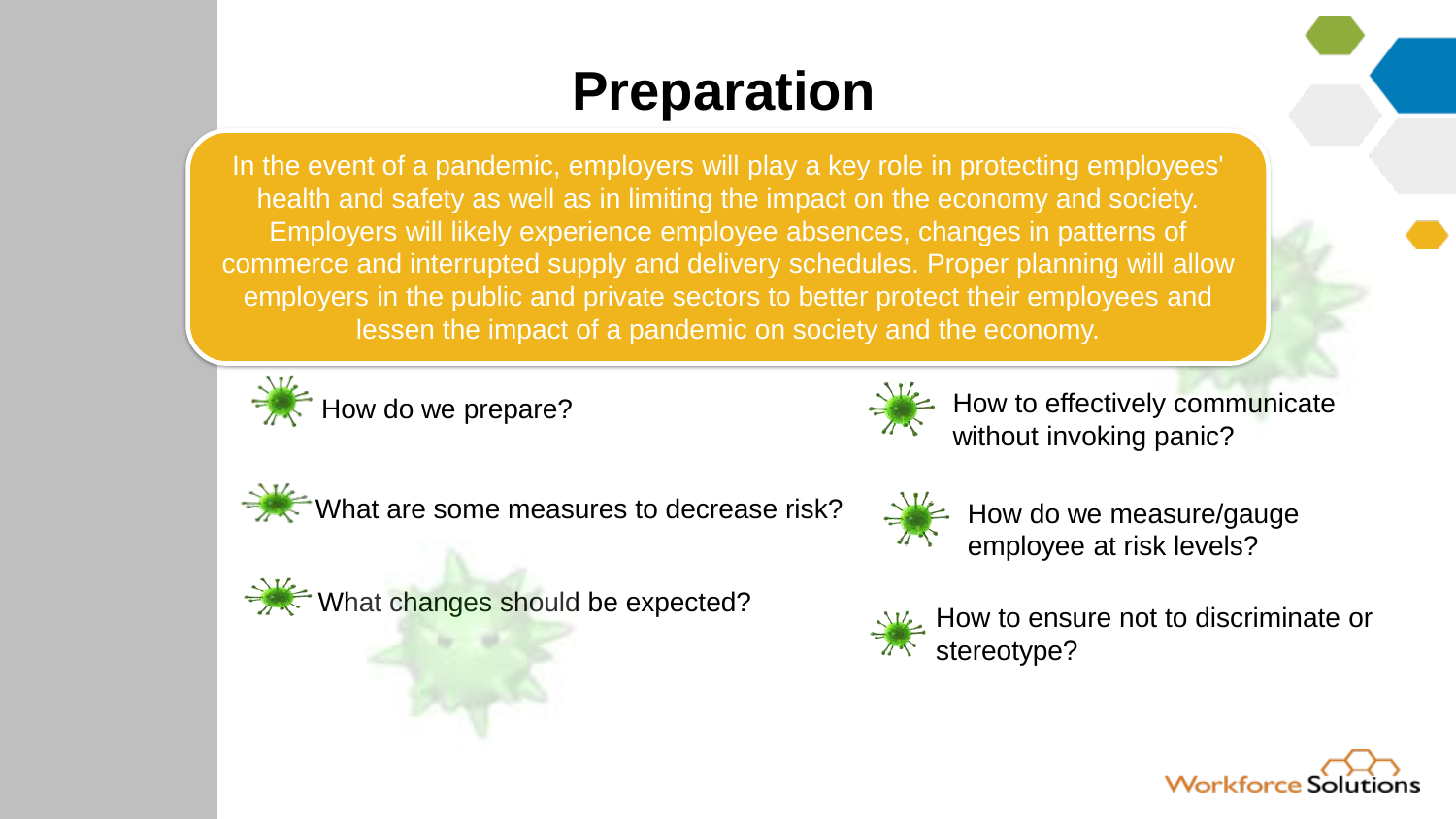**Preparation** Employers should take heed to the changes to come, but also make such amendments knowledgeable to their teams. Some industries can be made readily adaptable while others may not . It's important to be able to utilize resources to keep the organization functioning. Disinfect/ Decrease Risk Its imperative to follow recommendations made by health officials. Employees should wash hands thoroughly. Office equipment such as fax machines, phones, computers, desks, elevators, doors, and etc, should receive routine cleansing to fight off any germs/bacteria. **Expectations** Levels of transparency will be vital during these times. The trust between employer and employee should be at a high level. Not every company is going immediately out business. Some employers will institute new initiatives such as working remotely. Others are taking this time to offer vacation, trainings, webinars, and other proactive offerings as means to remain employable.

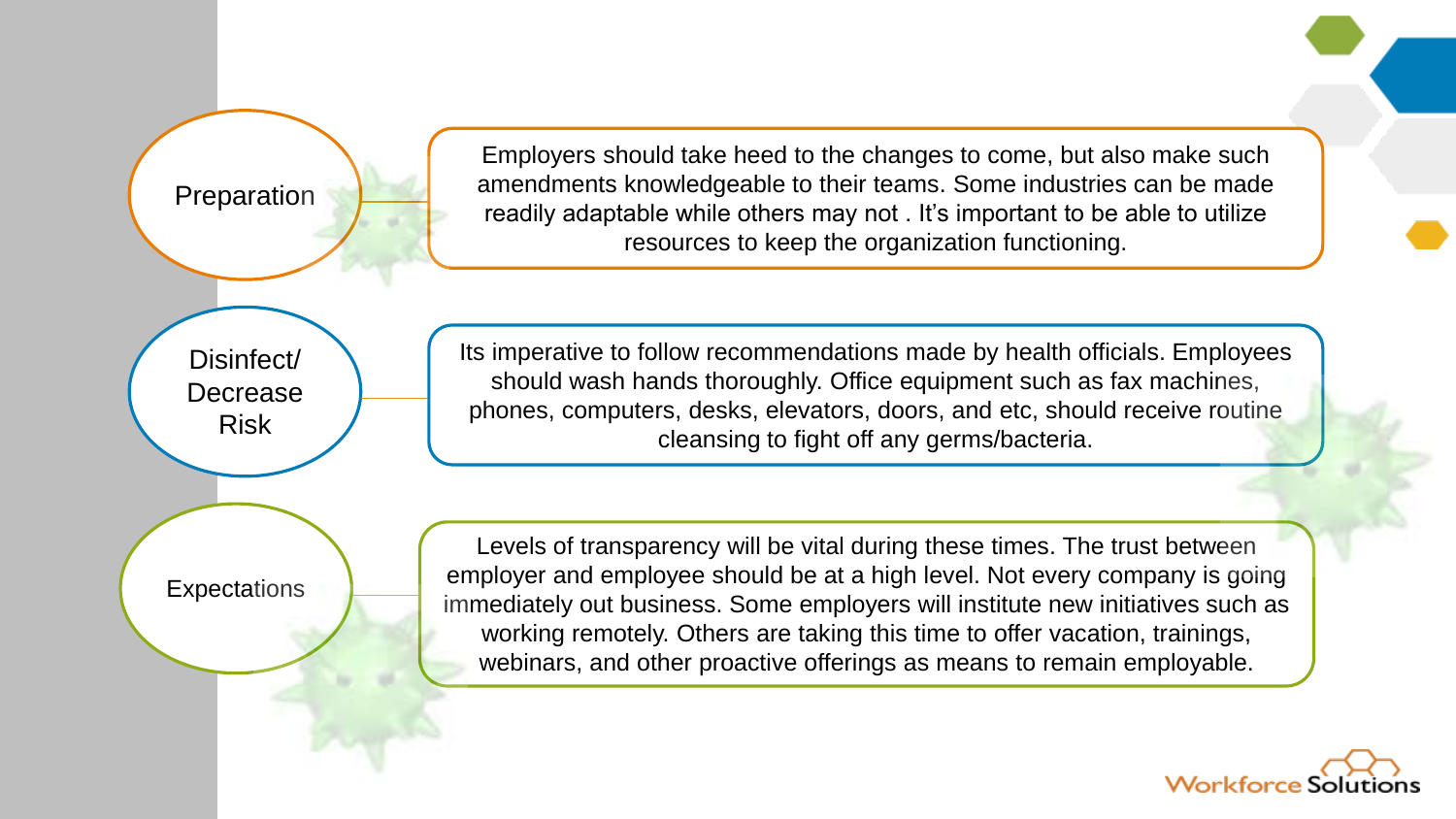*Note: It's easy to indirectly induce panic by simply the verbiage. Try to refer to the virus by its name, COVID or COVID-19. Also, remember that nonshaking of hands is a form of social distancing and not meant as disrespect or alienation.*



Deliver information from "credible" sources only. Be careful not to exaggerate or quote distorted information. Try to steer clear from harsh tones and hard verbiage that appears "finite". Explore all options and alternatives before making impromptu decisions that have long term consequences.

Though no one is immune to COVID, some employees have more humanistic interaction than others, thus increasing the risk. Those persons maybe in areas of IT or finance, maybe at far lesser risk than that of a business consultant. Employers should categorize the staff accordingly and set measures and expectations appropriately.

Do not become discriminatory or stereotypical. Remain cautious but be careful not to offend anyone. If someone coughs, it safe to keep your distance but it doesn't mean they're infected. Remember, regardless of the origination of the virus, we need not directly attach the "infectious label" to any race, religion, gender, ethnicity, nor any other protected class.

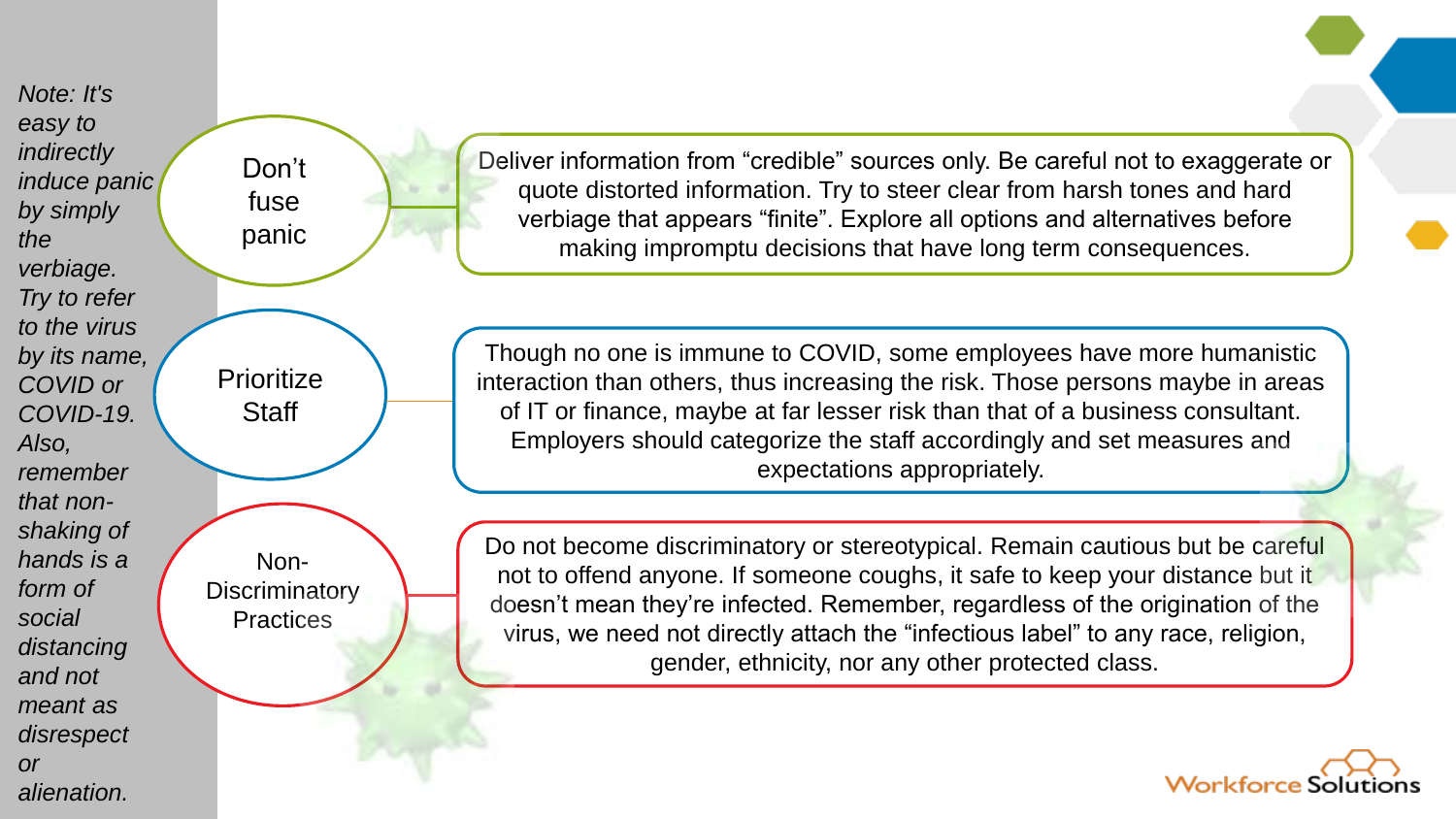#### **Occupational Risk Pyramid**

*Note: Understand this will vary from industry to industry and organization to organization.*

# Medium

High

**LOW** 

Healthcare delivery and medical support staff exposed to known or suspected pandemic patients. (doctors, nurses, medical technicians and other staff that must enter patients' rooms).

Employees with high-frequency contact with the general population (such as schools, high population density work environments, and some high volume retail).

Employees who have minimal occupational contact with the general public and other coworkers (for example, back end office employees, call center staff,)

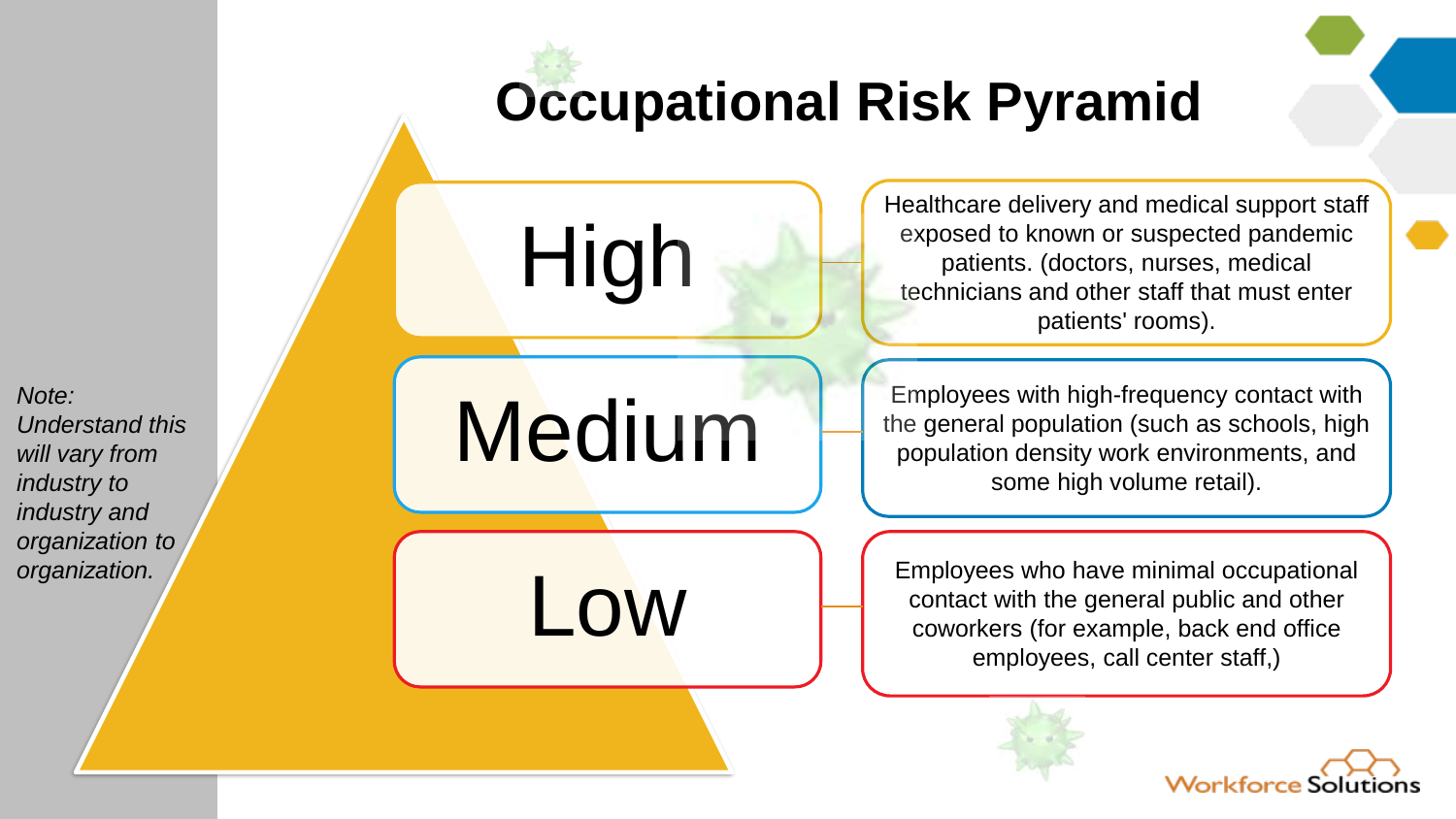

![](_page_15_Picture_1.jpeg)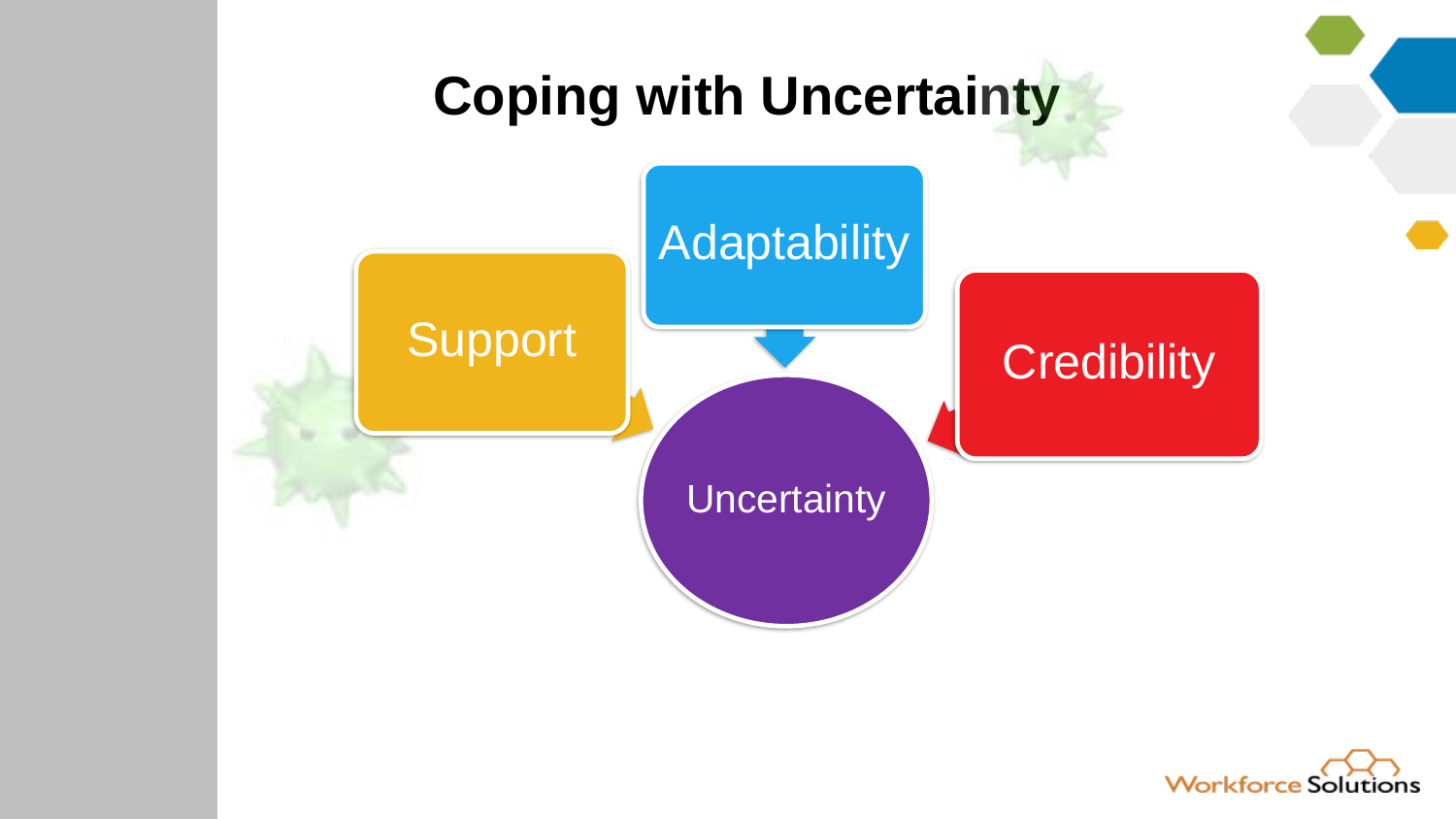#### **Support | Adaptability**

Yet temporary, this is a critical time for employees and employers. It's important that staff be receptive and internalize the changes due to the extenuating circumstance. Employees will need to adapt to changes and process as organizations construct methods of remaining in operation.

- Continue to perform
- Ask appropriate questions
- **Effectively Communicate** 
	- **Actively Listen**

Adaptability also tends to improve your level of resilience, meaning that periods of uncertainty are less likely to impact on your overall personal wellbeing. Adaptable people tend to be more content as they're not struggling trying to resist when things change.

- Observe changes
- Be willing to learn
- Avoid procrastination

#### **Credibility**

Credibility is being trusted and believed in. It's one if the most highly respected forms of capital. Companies will extend accommodations to remain in business to those they can trust. If an alternative is provided to work from home, do just that.

- Accountable
- **Responsive**
- Result Oriented
- Analytical & Innovative

**Workforce Solutions**